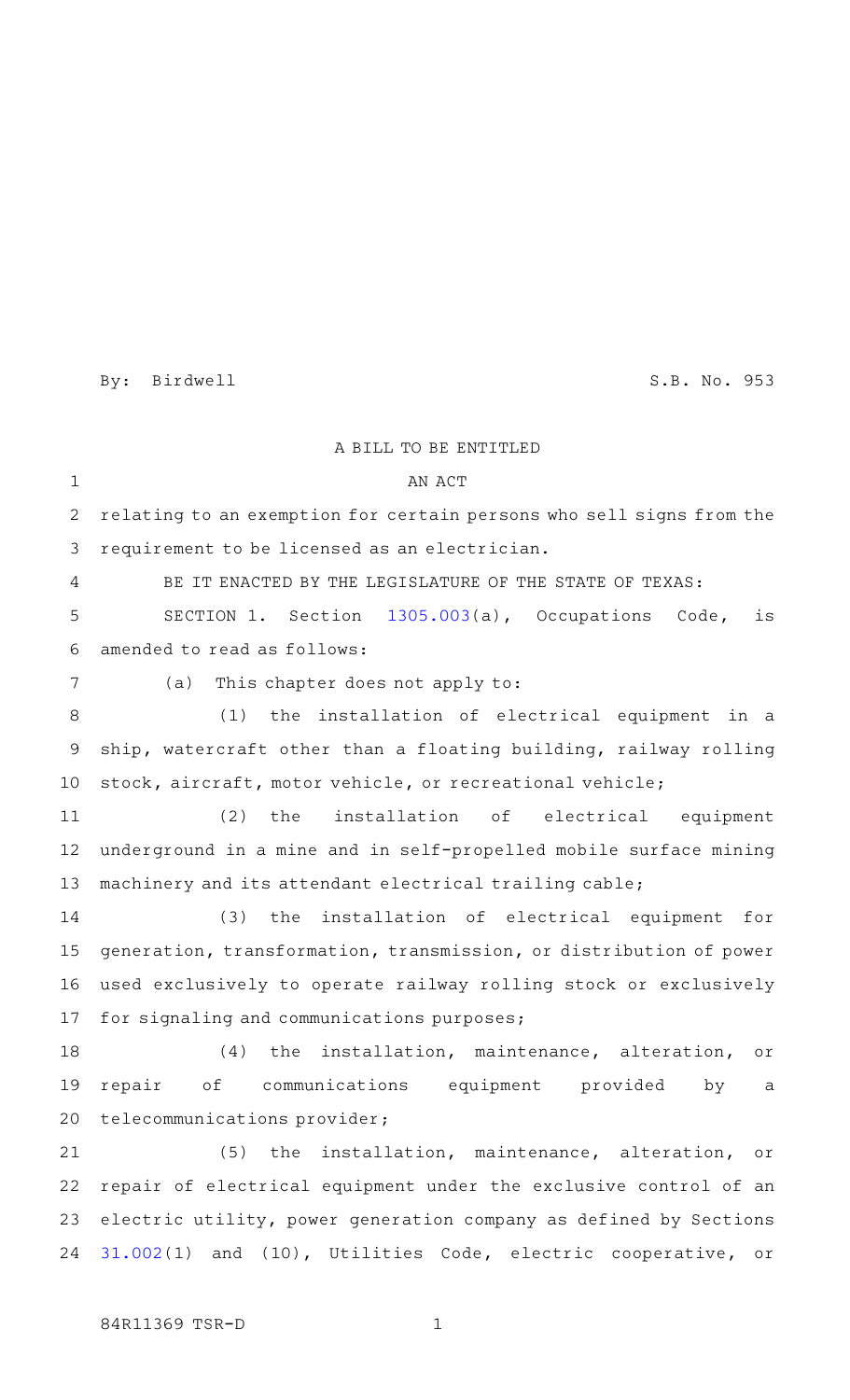municipally owned utility and used for communications or metering, or for the generation, control, transformation, transmission, and distribution of electrical energy, and located: (A) in a building used exclusively by a utility or power generation company for those purposes; (B) outdoors on property owned or leased by the utility or power generation company; (C) on public highways, streets, roads, or other public rights-of-way; or (D) outdoors by established rights in vaults or on private property; (6) work not specifically regulated by a municipal ordinance that is performed in or on a dwelling by a person who owns and resides in the dwelling; (7) work involved in the manufacture of electrical equipment that includes the on-site and off-site manufacturing, commissioning, testing, calibrating, coordinating, troubleshooting, or evaluating of electrical equipment, the repairing or retrofitting of electrical equipment with components of the same ampacity, and the maintenance and servicing of electrical equipment within the equipment's enclosure that is performed by an authorized employee or authorized representative of an electrical equipment manufacturer and limited to the type of products manufactured by the manufacturer;  $(8)$  electrical work if: 1 2 3 4 5 6 7 8 9 10 11 12 13 14 15 16 17 18 19 20 21 22 23 24 25

S.B. No. 953

(A) the work is performed by a person who does not engage in electrical work for the public; 26 27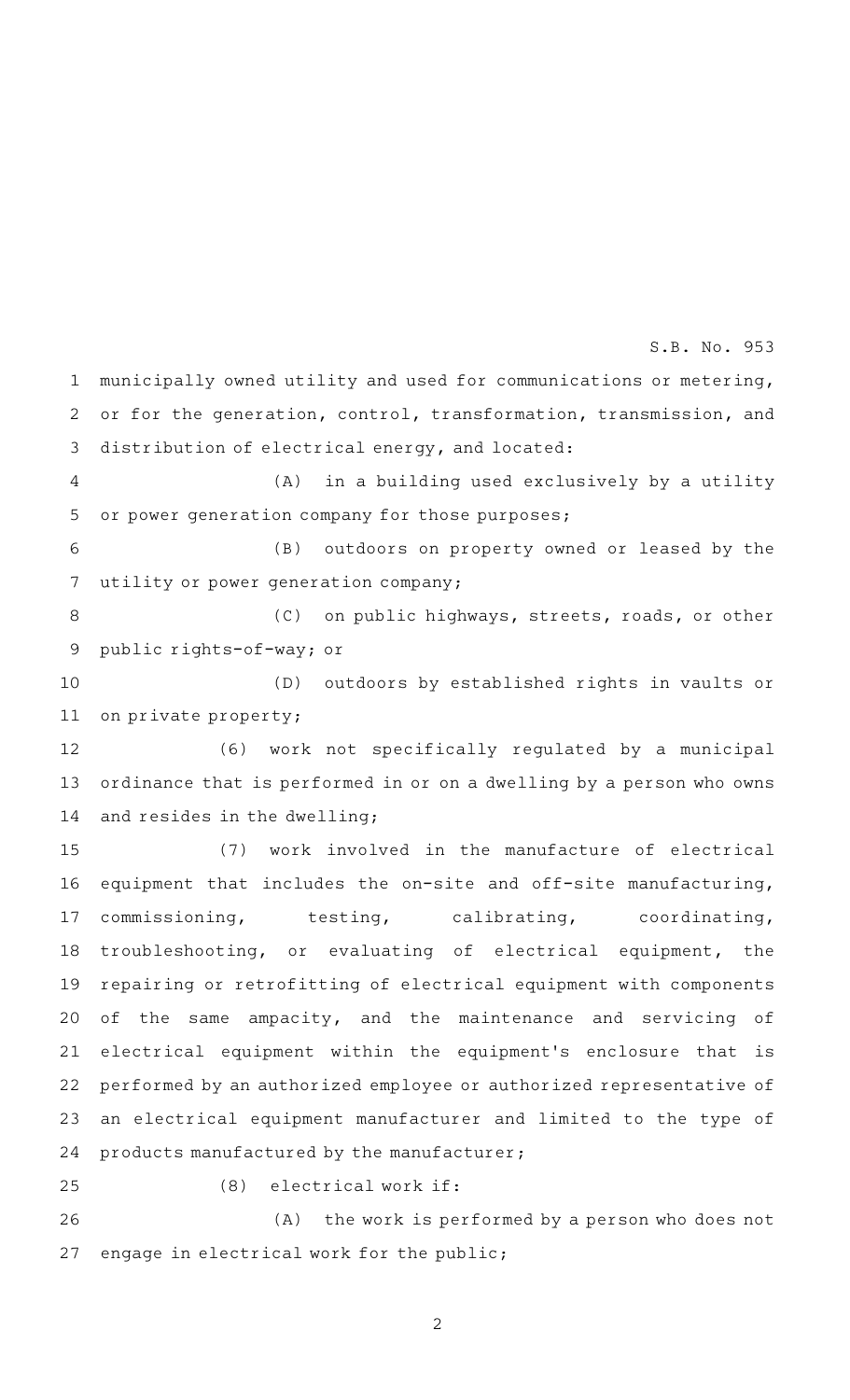## S.B. No. 953

 $(B)$  the work is performed by a person regularly employed as a maintenance person or maintenance electrician for a business; and 1 2 3

(C) the electrical work does not involve the installation of electrical equipment during new construction as defined by rules adopted under Chapter 151, Tax Code; 4 5 6

(9) the installation, maintenance, alteration, or repair of electrical equipment or associated wiring under the exclusive control of a gas utility and used for communications or metering or for the control, transmission, or distribution of natural gas; 7 8 9 10 11

(10) thoroughfare lighting, traffic signals, intelligent transportation systems, and telecommunications controlled by a governmental entity; 12 13 14

(11) electrical connections supplying heating, ventilation, and cooling and refrigeration equipment, including any required disconnect exclusively for the equipment, if the service is performed by a licensed air conditioning and refrigeration contractor under Chapter 1302; 15 16 17 18 19

(12) the design, installation, erection, repair, or alteration of Class 1, Class 2, or Class 3 remote control, signaling, or power-limited circuits, fire alarm circuits, optical fiber cables, or communications circuits, including raceways, as defined by the National Electrical Code; 20 21 22 23 24

(13) landscape irrigation installers, as necessary to perform the installation and maintenance of irrigation control systems, and landscapers, as necessary to perform the installation 25 26 27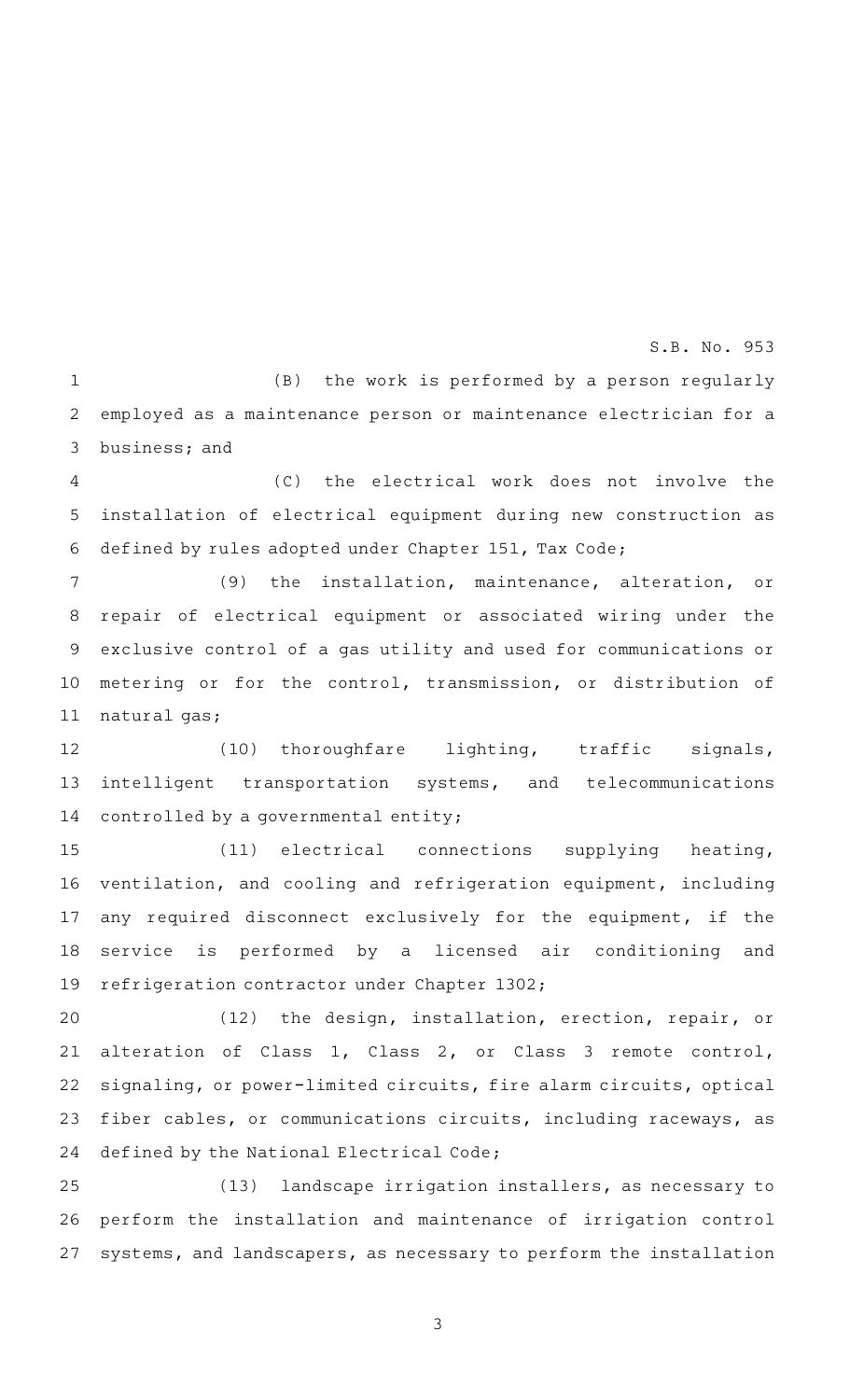and maintenance of low-voltage exterior lighting and holiday lighting excluding any required power source; 1 2

S.B. No. 953

(14) electrical work performed at a business that operates: 3 4

(A) a chemical plant, petrochemical plant, refinery, natural gas plant, natural gas treating plant, pipeline, or oil and gas exploration and production operation by a person who works solely for and is employed by that business; or 5 6 7 8

(B) a chemical plant, petrochemical plant, refinery, natural gas plant, or natural gas treatment plant by a person who under a contract of at least 12 months' duration performs electrical work for that plant and: 9 10 11 12

(i) the electrical work is not performed during new construction as defined by rules adopted under Chapter 151, Tax Code; or 13 14 15

(ii) the person is not working for a contractor that has a principal place of business in another state or territory of the United States or a foreign country; 16 17 18

(15) the installation, maintenance, alteration, or repair of elevators, escalators, or related equipment, excluding any required power source, regulated under Chapter 754, Health and Safety Code; 19 20 21 22

(16) the installation, maintenance, alteration, or repair of equipment or network facilities provided or utilized by a cable operator, as that term is defined by 47 U.S.C. Section 522, as amended; 23 24 25 26

27

(17) the location, design, construction, extension,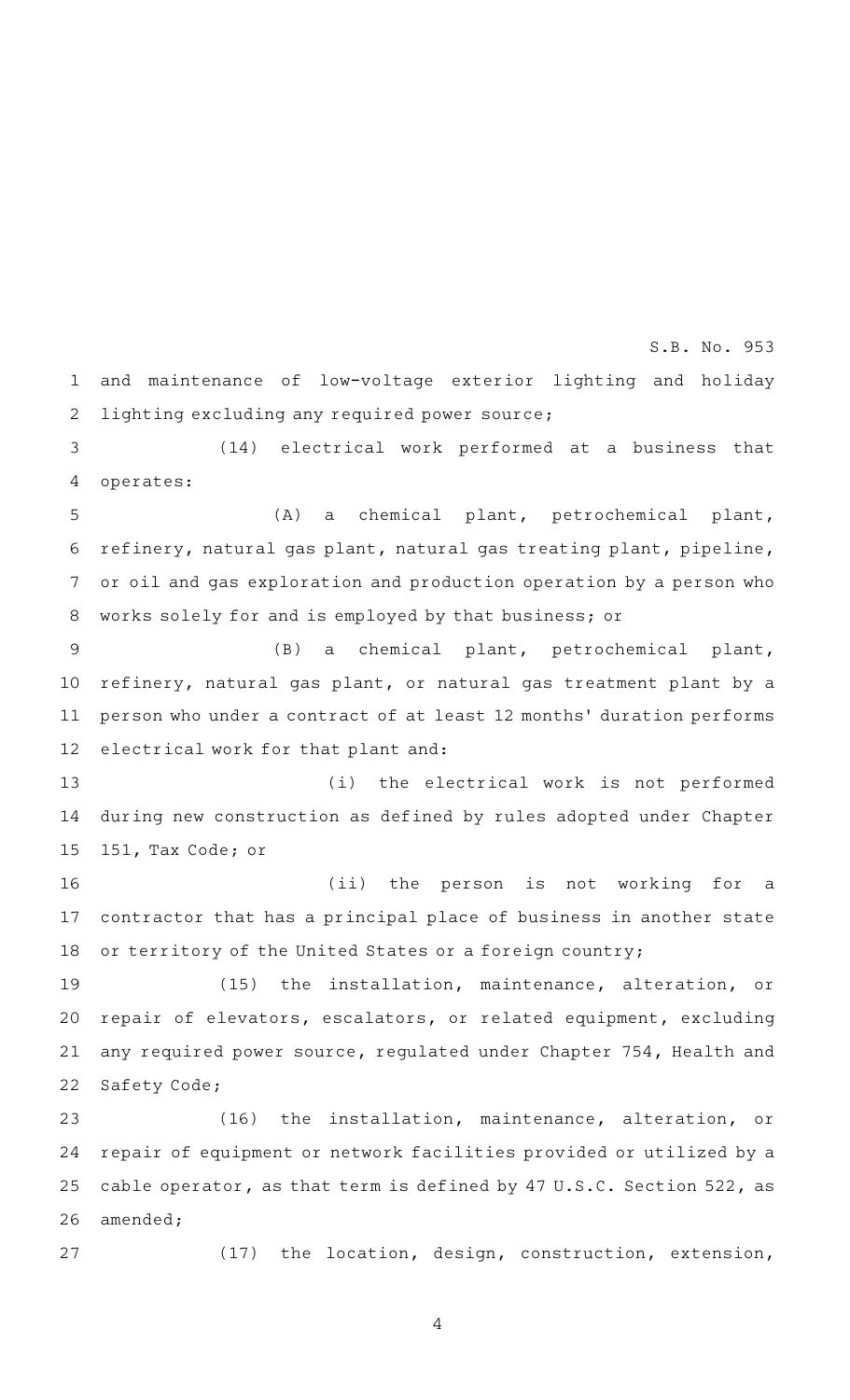S.B. No. 953

maintenance, and installation of on-site sewage disposal systems in accordance with Chapter 366, Health and Safety Code, or an on-site sewage facility installer licensed under Chapter 37, Water Code; 1 2 3

(18) electrical work performed on a building, structure, or equipment in agricultural use as defined by Section [11.002](http://www.statutes.legis.state.tx.us/GetStatute.aspx?Code=WA&Value=11.002&Date=3/4/2015), Water Code, other than the processing of an agricultural commodity; 4 5 6 7

(19) the installation, maintenance, alteration, or repair of well pumps and equipment in accordance with Chapter 1902; 8 9

(20) electrical work required for the construction and assembly of HUD-code manufactured housing or modular housing and building units, other than the installation of service entrance conductors, that is performed by a licensed manufacturer or installer under Chapter 1201 or 1202, as applicable, if work performed is within the scope of the license as defined by applicable statutes and administrative rules; 10 11 12 13 14 15 16

(21) work performed by a plumber who holds a license or endorsement or is registered under Chapter 1301 that is necessary to install, service, maintain, repair, or replace any type of plumbing fixture or appliance, as described by Section [1301.002\(](http://www.statutes.legis.state.tx.us/GetStatute.aspx?Code=OC&Value=1301.002&Date=3/4/2015)7), including a water heater, food disposer, garbage disposal, water softener, dishwashing machine, and clothes washing machine on existing electrical circuits only; 17 18 19 20 21 22 23

 $(22)$  the maintenance or repair of a residential appliance by a residential appliance dealer or manufacturer or a person authorized by a residential appliance dealer or manufacturer using only components of the same type and ampacity as the original 24 25 26 27